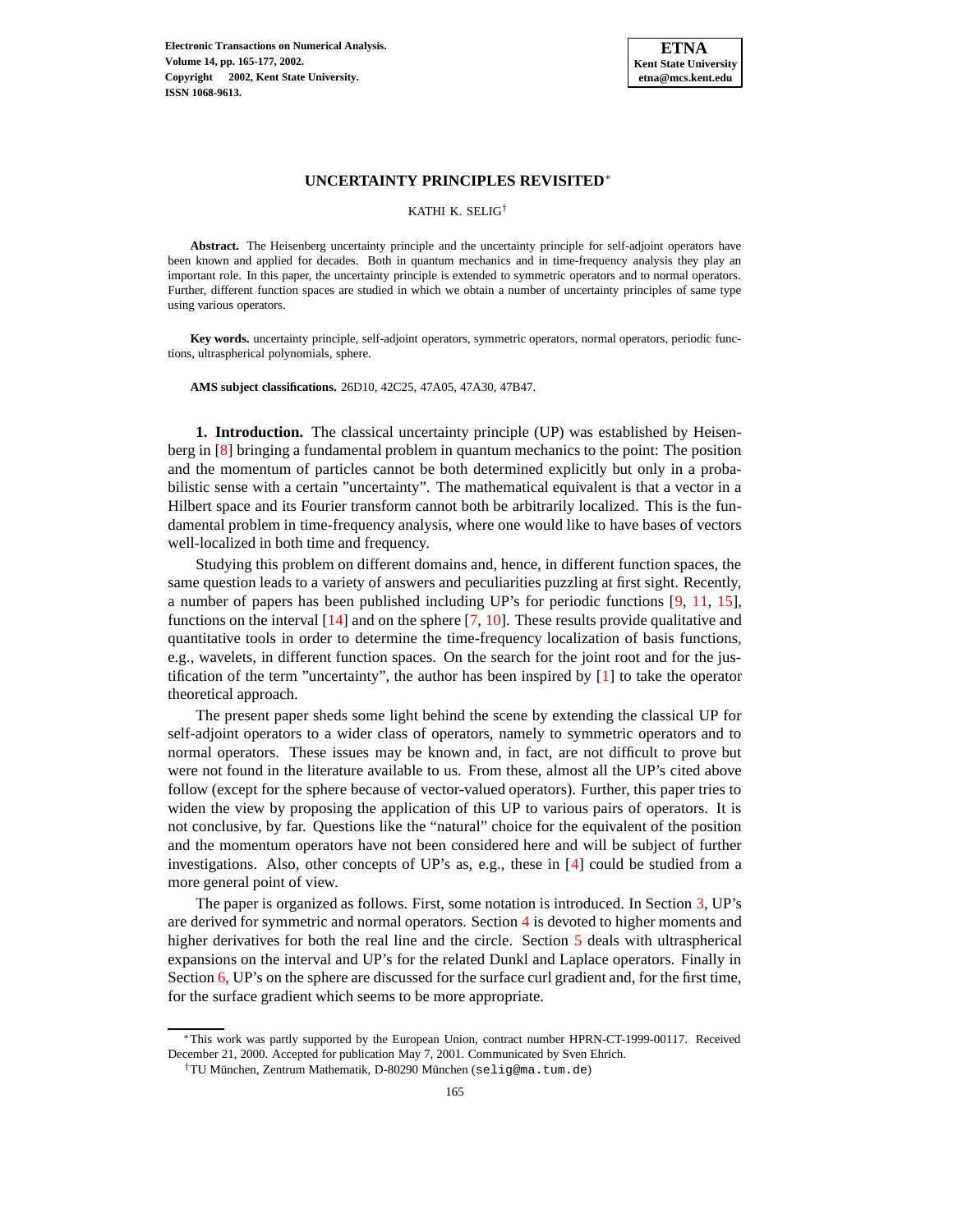**2. Notation.** Let H be a Hilbert space with inner product  $\langle \cdot, \cdot \rangle$  and with norm  $\| \cdot \|$  $\| := \langle \cdot, \cdot \rangle^{1/2}$ . Further, let A, B be two (possibly unbounded) linear operators with domains  $\mathcal{D}(A)$ ,  $\mathcal{D}(B) \subset \mathcal{H}$  and ranges in  $\mathcal{H}$ . Let

$$
\tau_A(f) \; := \; \frac{\langle Af, f \rangle}{\langle f, f \rangle}
$$

denote the (normalized) *expectation* value of the operator A with respect to  $f \in \mathcal{D}(A)$ , and

$$
\sigma_A(f) \; := \; \|(A - \tau_A(f))f\|
$$

be the *uncertainty* or *standard deviation* of the operator A with respect to  $f \in \mathcal{D}(A)$ . Taking the operator as the lower index and  $f$  as variable shall suggest that the operator is usually fixed in our considerations whereas f varies over the whole domain of the operator. The *variance* is, as usual, the square of the uncertainty and can be written as

(2.1) 
$$
\sigma_A^2(f) = \langle Af - \tau_A(f)f, Af - \tau_A(f)f \rangle \n= ||Af||^2 - \frac{|\langle Af, f \rangle|^2}{||f||^2} = ||Af||^2 - |\tau_A(f)|^2 ||f||^2.
$$

We will consider non-commuting operators A, B, i.e., those for which  $AB \neq BA$ . We define the *commutator* and the *anticommutator*, respectively, as

$$
[A, B] := AB - BA, \qquad [A, B]_+ := AB + BA,
$$

both with domain  $\mathcal{D}(AB) \cap \mathcal{D}(BA)$ . For not-necessarily commuting operators, their *covariance* with respect to a function  $f$  is given by

$$
\begin{aligned} \text{cov}_{AB}(f) &:= \frac{1}{2} \langle [A - \tau_A(f)I, B - \tau_B(f)I]_+ f, f \rangle \\ &= \frac{1}{2} \langle [A, B]_+ f, f \rangle - \tau_A(f) \tau_B(f) \langle f, f \rangle = \frac{1}{2} \langle [A, B]_+ f, f \rangle - \frac{\langle Af, f \rangle \langle Bf, f \rangle}{\langle f, f \rangle}, \end{aligned}
$$

I being the identity operator.

A (not necessarily bounded) densely defined linear operator  $A$  in a Hilbert space  $H$  is said to be *symmetric* if  $\mathcal{D}(A) \subset \mathcal{D}(A^*)$  and  $Af = A^*f$  for  $f \in \mathcal{D}(A)$ . Equivalently, A is symmetric if and only if  $\langle Af, g \rangle = \langle f, Ag \rangle$  for all  $f, g \in \mathcal{D}(A)$ . If  $\mathcal{D}(A) = \mathcal{D}(A^*)$ , then A is *self-adjoint*. We call A *normal* if A is closed and densely defined, and if  $A^*A = AA^*$ . Then we have  $\mathcal{D}(A) = \mathcal{D}(A^*)$  and  $||Af|| = ||A^*f||$  for every  $f \in \mathcal{D}(A)$ . Hence, an operator is self-adjoint if and only if it is both symmetric and normal.

EXAMPLE 1 (see [\[4,](#page-12-8) Corollary 1.35]) The standard operators in the context of uncertainty principles are the position operator A defined by  $Af(x) = xf(x)$  and the impulse operator  $B = -id/dx$ . Their commutator is  $[A, B] = iI$ , the "imaginary" identity operator. One can show that, with  $\mathcal{D}(A) = \{f \in L^2(\mathbb{R}) : |f(x)|^2 dx < \infty\}$  and  $D(B) = \{f \in AC_{loc}(\mathbb{R}) \cap L^2(\mathbb{R}) : |f'(x)|^2 dx < \infty\}$ , both operators are self-adjoint.

EXAMPLE 2 (see [\[9,](#page-12-1) Section 5]) On the torus, the choice  $Af(x) = xf(x)$  for periodic functions  $f \in L^2_{2\pi}$  would yield an unexceptable dependence of  $\tau_A(f)$  and  $\sigma_A(f)$  on the choice of the integration bounds. Here, we have to take the position operator  $Af(x)$  $e^{ix}f(x)$  instead. Then we have  $A^*f(x) = e^{-ix}f(x)$ . Hence, A is a unitary operator, with  $D(A) = L_{2\pi}^2$ . The commutator with  $B = -i d/dx$  being self-adjoint on  $D(B) = \{f \in$  $\dot{AC}_{2\pi}$ :  $f' \in L^2_{2\pi}$  is  $[A, B] = -A$ .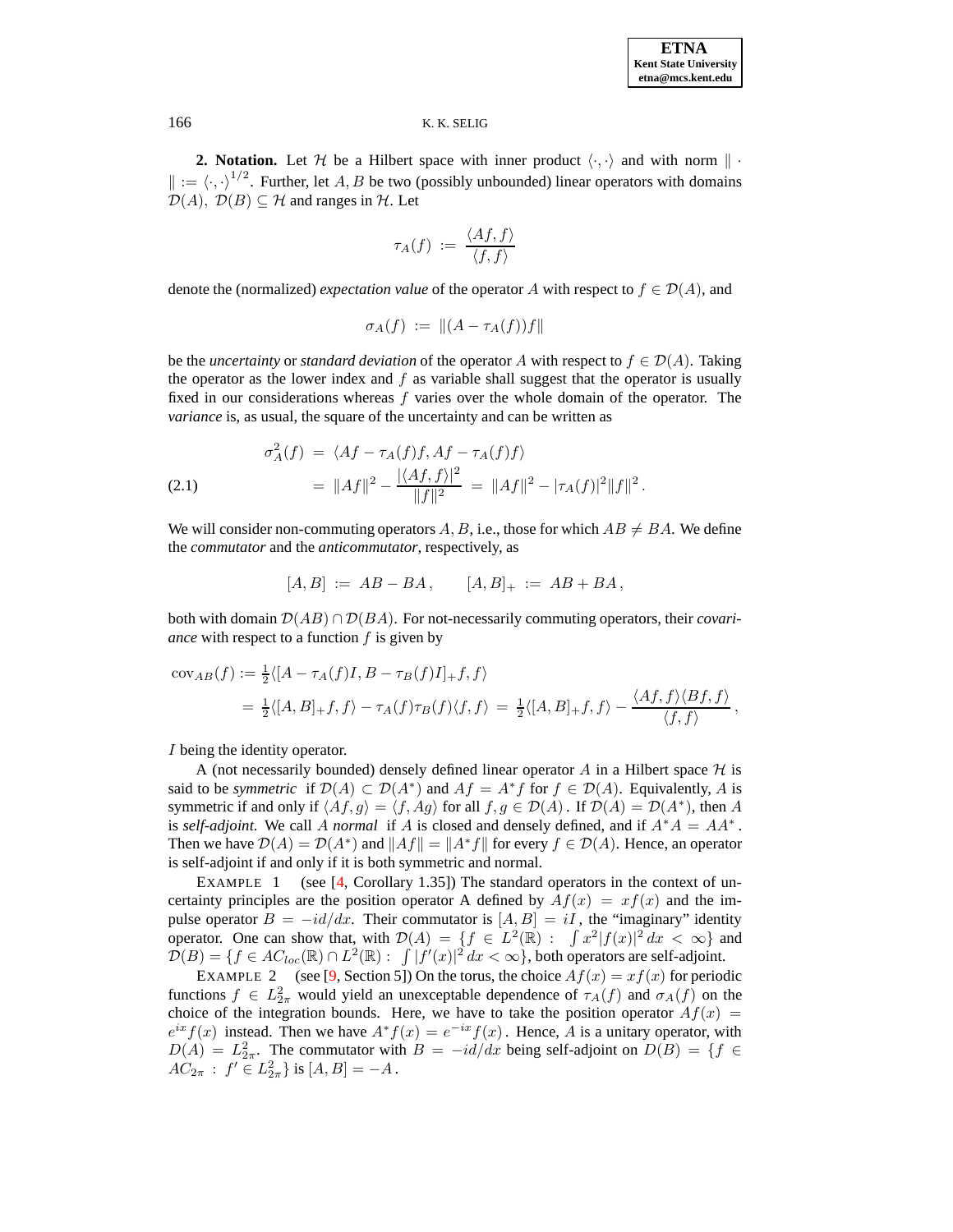| <b>ETNA</b>                  |
|------------------------------|
| <b>Kent State University</b> |
| etna@mcs.kent.edu            |

<span id="page-2-0"></span>**3. UP's for symmetric and normal operators.** In the literature we usually find uncertainty principles only for self-adjoint operators (see e.g. [\[3,](#page-12-9) Theorem 1.34]). This is a restriction that is sometimes painful. On the one hand, unbounded symmetric operators can have different (or no) self-adjoint extensions where  $\mathcal{D}(A) = \mathcal{D}(A^*)$ , and these domains are often difficult to determine. On the other hand, certain function spaces require a normal but non-symmetric position operator.

<span id="page-2-5"></span>Therefore, we start proving a more general theorem where the two operators in question can be either symmetric or normal (or both), also allowing a pair of one symmetric and one normal operator.

THEOREM 3.1. If  $A, B: H \to H$  are symmetric or normal then

<span id="page-2-1"></span>k(A − a)fk k(B − b)fk ≥ 1 2 (3.1) |h[A, B]f, fi| ,

$$
(3.2) \t\t ||(A-a)f|| ||(B-b)f|| \ge \frac{1}{2} |\langle [A-aI, B-bI]_+ f, f \rangle|,
$$

*for all*  $f \in \mathcal{D}(AB) \cap \mathcal{D}(BA)$  *and all*  $a, b \in \mathbb{C}$ *. Equality is attained if and only if there exist constants*  $c_1, c_2, d_1, d_2 \in \mathbb{C}$  *with*  $(|c_1| + |d_1|)(|c_2| + |d_2|) > 0$  *such that* 

<span id="page-2-4"></span>(3.3) 
$$
c_1(A^* - \overline{a})f = d_1(B - b)f
$$
 and  $c_2(A - a)f = d_2(B^* - \overline{b})f$ ,

*and, additionally, either at least one of the constants is zero, or*  $d_1/c_1 = \pm \overline{d_2}/\overline{c_2}$  *with the plus in case of* [\(3.2\)](#page-2-1) *and the minus in case of* [\(3.1\)](#page-2-1)*, respectively.*

*Proof* . For any linear operator A and any  $a \in \mathbb{C}$ , the adjoint of  $A - aI$  is  $A^* - \overline{a}I$ . Under the assumptions of the theorem, we have that

<span id="page-2-2"></span>(3.4) 
$$
\|(A^* - \overline{a})f\| = \|(A - a)f\|, \qquad \|(B^* - \overline{b})f\| = \|(B - b)f\|.
$$

Let us denote

$$
C_{-} = \langle [A - a, B - b]f, f \rangle = \langle [A, B]f, f \rangle,
$$
  
\n
$$
C_{+} = \langle [A - a, B - b]_{+}f, f \rangle.
$$

For both of these, it follows that

<span id="page-2-3"></span>
$$
(3.5) \qquad |C_{\pm}| \leq |\langle (B-b)f, (A^* - \overline{a})f \rangle| + |\langle (A-a)f, (B^* - \overline{b})f \rangle|
$$

$$
(3.6) \qquad \leq \| (A^* - \overline{a}) f \| \| (B - b) f \| + \| (A - a) f \| \| (B^* - \overline{b}) f \|
$$

using Cauchy-Schwarz-Bunjakovski inequality. Now,  $(3.4)$  yields  $(3.1)$  and  $(3.2)$ .

Equality is attained for the second inequality  $(3.6)$  if and only if  $(3.3)$  holds for constants  $c_1, c_2, d_1, d_2 \in \mathbb{C}$  with  $|c_1| + |d_1| > 0$  and  $|c_2| + |d_2| > 0$ . If all these constants are nonzero then from  $(3.4)$  we obtain stants are nonzero then from (3.4) we obtain  $\left|\frac{d_1}{c_1}\right| = \left|\frac{d_2}{c_2}\right|$ , and equality in [\(3.5\)](#page-2-3) means that  $\left|\frac{\overline{d_1}}{c_1}\right| = \frac{d_2}{c_2}\right|$ , and equality in (3.5) means that  $\left|\frac{\overline{d_1}}{c_1}\right| = \frac{d_2}{c_2}\right|$ . H  $\frac{d_1}{c_1}$  =  $\Big|$  $\frac{\overline{d_1}}{\overline{c_1}} \pm \frac{d_2}{\overline{c_2}}$  =  $\Big|$  $\left. \frac{d_1}{c_1} \right| + \left| \frac{1}{c_1} \right|$  $\frac{d_2}{d_2}$  Hence, we have  $\frac{d_1}{d_1} = \pm \frac{\overline{d_2}}{\overline{c_2}}$ , where the plus stands in case of  $C_+$  and the minus in case of  $C_-\cdot$  If at least one of the constants is zero, then equality in [\(3.5\)](#page-2-3) follows trivially.  $\Box$ 

As far as equality is concerned, note that the case that (at least) one of the constants  $c_1, c_2, d_1, d_2$  is zero means that f is in the kernel of at least one of the operators (A –  $aI$ ,  $(A^* - \overline{a}I)$ ,  $(B - bI)$ ,  $(B^* - \overline{b}I)$ . If  $(A - a)f = 0$  then f is an eigenvector of A and  $a = \tau_A(f)$  is the corresponding eigenvalue.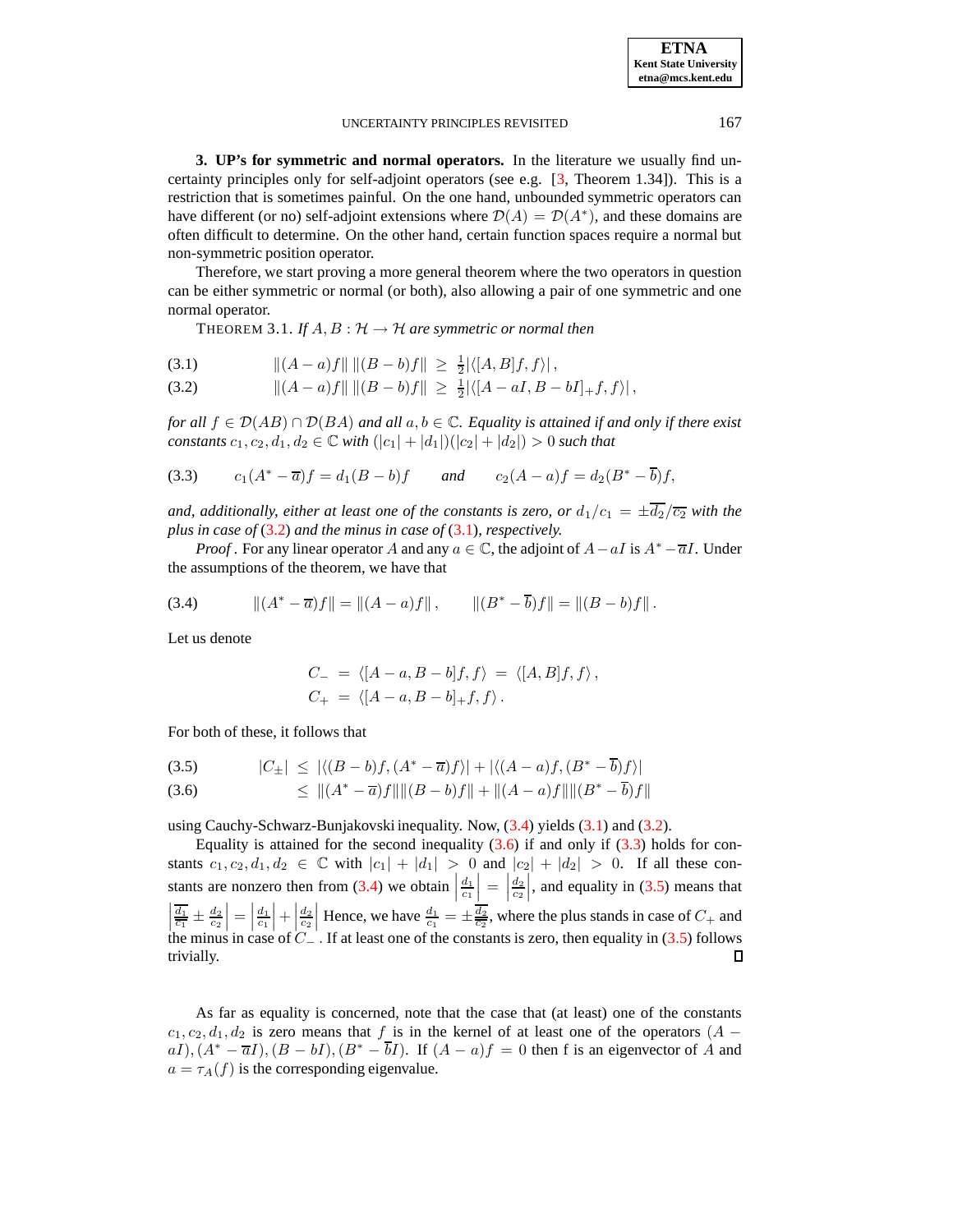<span id="page-3-3"></span>For symmetric operators and real numbers  $a, b$ , the inequalities can be united thereby sharpening each other. A special case of this was given in [\[1,](#page-12-7) formula (15.87)].

THEOREM 3.2. *If* A *and* B *are symmetric operators in a Hilbert space* H*, then*

<span id="page-3-0"></span>
$$
(3.7)\|(A-a)f\| \| (B-b)f\| \ \geq \ \frac{1}{2}\sqrt{|\langle [A,B]f,f\rangle|^2 + |\langle [A-aI,B-bI]_+f,f\rangle|^2} \,,
$$

*for all*  $f \in \mathcal{D}(AB) \cap \mathcal{D}(BA)$  *and all*  $a, b \in \mathbb{R}$ *. Equality holds if and only if*  $(A - a)f$  *and* (B − b)f *are scalar multiples of one another.*

*Proof*. In the proof of Theorem [3.1,](#page-2-5) we replace inequality [\(3.5\)](#page-2-3) by the exact value

$$
|\langle (B-b)f, (A-a)f \rangle| = \sqrt{(\Im \langle (B-b)f, (A-a)f \rangle)^2 + (\Re \langle (B-b)f, (A-a)f \rangle)^2}
$$

and realize that

$$
2\Re\langle (B-b)f, (A-a)f \rangle = \langle (B-b)f, (A-a)f \rangle + \langle (A-a)f, (B-b)f \rangle
$$
  
=  $\langle [A-aI, B-bI]_+ f, f \rangle$ ,

$$
2\Im\langle (B-b)f, (A-a)f \rangle = \langle [A,B]f, f \rangle . \qquad \Box
$$

So far, we have stated inequalities for arbitrary numbers  $a, b$ . They can be used if we consider the case of equality and wish to have a variety of solutions. Or, we can ask for which  $a, b$  the left-hand side of the functional inequalities  $(3.1), (3.2)$  $(3.1), (3.2)$  $(3.1), (3.2)$  and  $(3.7)$  is minimized. In our case, the minimum of  $||(A - a)f||$  is, for all f, the uncertainty of A, namely when a is the orthogonal projection of  $Af$  to  $f$ , i.e.,

$$
\min_a \|Af - af\| = \left\| Af - \frac{\langle Af, f \rangle}{\langle f, f \rangle} f \right\| = \|Af - \tau_A(f)f\| = \sigma_A(f).
$$

<span id="page-3-1"></span>COROLLARY 3.3. *If* A, B *are symmetric or normal operators in a Hilbert space* H*, then*

<span id="page-3-5"></span>
$$
\sigma_A(f) \sigma_B(f) \geq \frac{1}{2} |\langle [A, B]f, f \rangle|
$$

*and*

<span id="page-3-2"></span>(3.9) 
$$
\sigma_A(f) \sigma_B(f) \geq \operatorname{cov}_{AB}(f),
$$

*for all*  $f \in \mathcal{D}(AB) \cap \mathcal{D}(BA)$ ,  $f \neq 0$ .

Both [\(3.8\)](#page-3-1) and [\(3.9\)](#page-3-2) include uncertainties and, thus, can be called uncertainty principles. They state that the product of uncertainties of two (symmetric or normal) operators in a Hilbert space is bounded from below by the expectation values of their commutator (the "classical" UP) and their anticommutator. The other way round, we have an estimate for the latter ones from above in form of the uncertainty product including the simple fact that the covariance is bounded from above by the square root of the product of variances. Both directions can be improved for symmetric operators as follows from Theorem [3.2,](#page-3-3) squaring and subtracting the one or the other term from the right-hand side as the case may be.

COROLLARY 3.4. *If* A *and* B *are symmetric operators in a Hilbert space* H*, then*

<span id="page-3-4"></span>
$$
\sigma_A(f) \sigma_B(f) \geq \frac{1}{2} \sqrt{|\langle [A, B]f, f \rangle|^2 + 4\text{cov}_{AB}^2(f)}
$$

*for* all  $f \in \mathcal{D}(AB) \cap \mathcal{D}(BA)$ ,  $f \neq 0$ . *Equality holds if and only if*  $(A - \tau_A(f))f$  *and*  $(B - \tau_B(f))$ f are scalar multiples of one another.

Note that the right-hand side in  $(3.10)$  is greater or equal to

$$
\left| \langle (A - \tau_A(f))f, (B - \tau_B(f))f \rangle \right| \, = \, \left| \langle Af, Bf \rangle - \tau_A(f) \overline{\tau_B(f)} \right| |f|^2|.
$$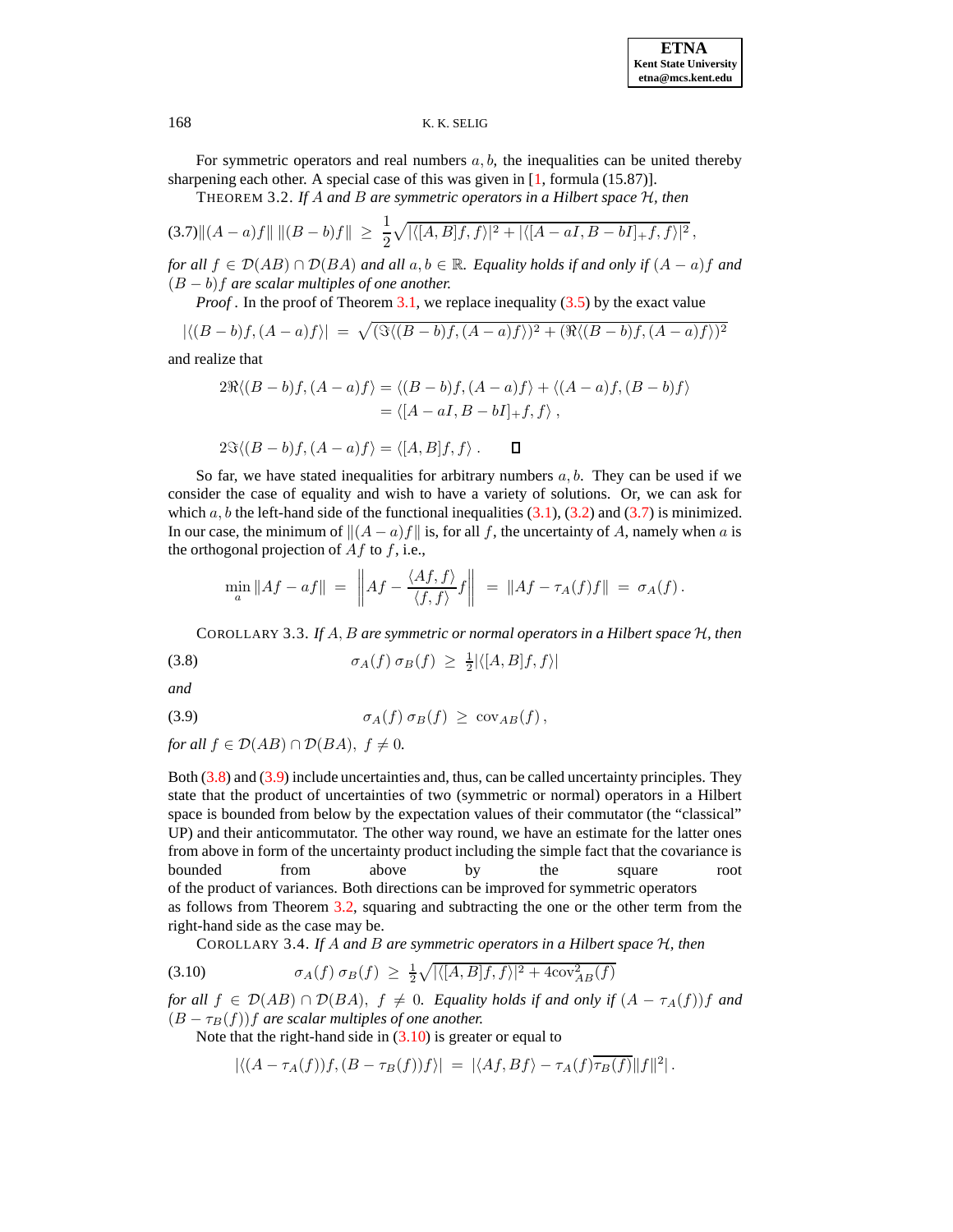| <b>ETNA</b>                  |
|------------------------------|
| <b>Kent State Universitv</b> |
| etna@mcs.kent.edu            |

<span id="page-4-0"></span>**4. UP's on the real line and on the circle.** Applying [\(3.8\)](#page-3-1) to the operators from Example 1 we get the classical Heisenberg UP on the real line (see [\[2,](#page-12-10) Section 2.8] for the two common versions). Example 2 yields an UP for  $2\pi$ -periodic functions (see [\[11,](#page-12-2) Theorem 2.1]; for an asymptotic connection between the two see [\[12\]](#page-12-11)). In both cases, in principle, operator A yields an expectation value which is known as first (trigonometric) moment, whereas B stands for the first derivative. An obvious generalization gives uncertainty principles for higher moments and higher derivatives.

First, we look at  $\mathcal{H} = L^2(\mathbb{R})$  and take

$$
A_k f(x) = x^k f(x) \quad \text{and} \quad B_\ell f(x) = (-id/dx)^\ell f(x)
$$

for arbitrary fixed  $k, \ell \in \mathbb{N}$ , with  $\mathcal{D}(A_k) = \{f \in L^2(\mathbb{R}) : \int x^{2k} |f(x)|^2 dx < \infty \}$  and  $\mathcal{D}(B_\ell) = \{f \in L^2(\mathbb{R}) \cap C^\ell(\mathbb{R}) : f^{(\ell)} \in L^2(\mathbb{R})\}$ . Their commutator is

$$
[A_k, B_\ell] f(x) = -(-i)^{\ell} \sum_{n=1}^{\min(k,\ell)} {\ell \choose n} \frac{k!}{(k-n)!} x^{k-n} f^{(\ell-n)}(x).
$$

Obviously,  $A_k$  and  $B_\ell$  are symmetric operators. (Clearly, we could specify the domains of self-adjointness for both of them.) So, from Corollary [3.3](#page-3-5) we obtain

COROLLARY 4.1. *For*  $f \in D(A_kB_\ell) \cap D(B_\ell A_k)$ *, the uncertainty principle* 

$$
\left( \| (\cdot)^k f \|^2 - \frac{|\langle (\cdot)^k f, f \rangle|^2}{\|f\|^2} \right) \left( \| f^{(\ell)} \|^2 - \frac{|\langle f^{(\ell)}, f \rangle|^2}{\|f\|^2} \right)
$$
  

$$
\geq \frac{1}{4} \left| \sum_{n=1}^{\min(k,\ell)} \binom{\ell}{n} \frac{k!}{(k-n)!} \langle (\cdot)^{k-n} f^{(\ell-n)}, f \rangle \right|^2
$$

*holds.*

In  $\mathcal{H} = L_{2\pi}^2$ , we consider

$$
A_m f(x) = e^{imx} f(x) \quad \text{and} \quad B_{\ell} f(x) = (-id/dx)^{\ell} f(x)
$$

for any fixed  $m \in \mathbb{Z}$ ,  $\ell \in \mathbb{N}$ , with  $\mathcal{D}(A_m) = L_{2\pi}^2$  and  $\mathcal{D}(B_\ell) = C_{2\pi}^\ell$ . The commutator is

$$
[A_m, B_\ell]f = -A_m \sum_{n=1}^\ell \binom{\ell}{n} m^n B_{\ell-n} f.
$$

Since  $A_m$  is a unitary operator and  $B_\ell$  is symmetric, from Corollary [3.3](#page-3-5) we obtain a similar result as for  $L^2(\mathbb{R})$ .

COROLLARY 4.2. *For*  $f \in C_{2\pi}^{\ell}$ , *the uncertainty principle* 

$$
\left(\|f\|^2 - \frac{|\langle e^{im\cdot}f,f\rangle|^2}{\|f\|^2}\right) \left(\|f^{(\ell)}\|^2 - \frac{|\langle f^{(\ell)},f\rangle|^2}{\|f\|^2}\right) \ \geq \ \frac{1}{4}\ \left|\sum_{n=1}^{\ell} {\ell \choose n} (im)^n \langle e^{im\cdot}f^{(\ell-n)},f\rangle\right|^2
$$

*holds.*

Whether these inequalities are known or useful is not clear to the author at the moment. There might be applications for the one or the other special commutator to be estimated from above, or to compute a lower bound for one variance by dividing the inequality by the other variance, respectively.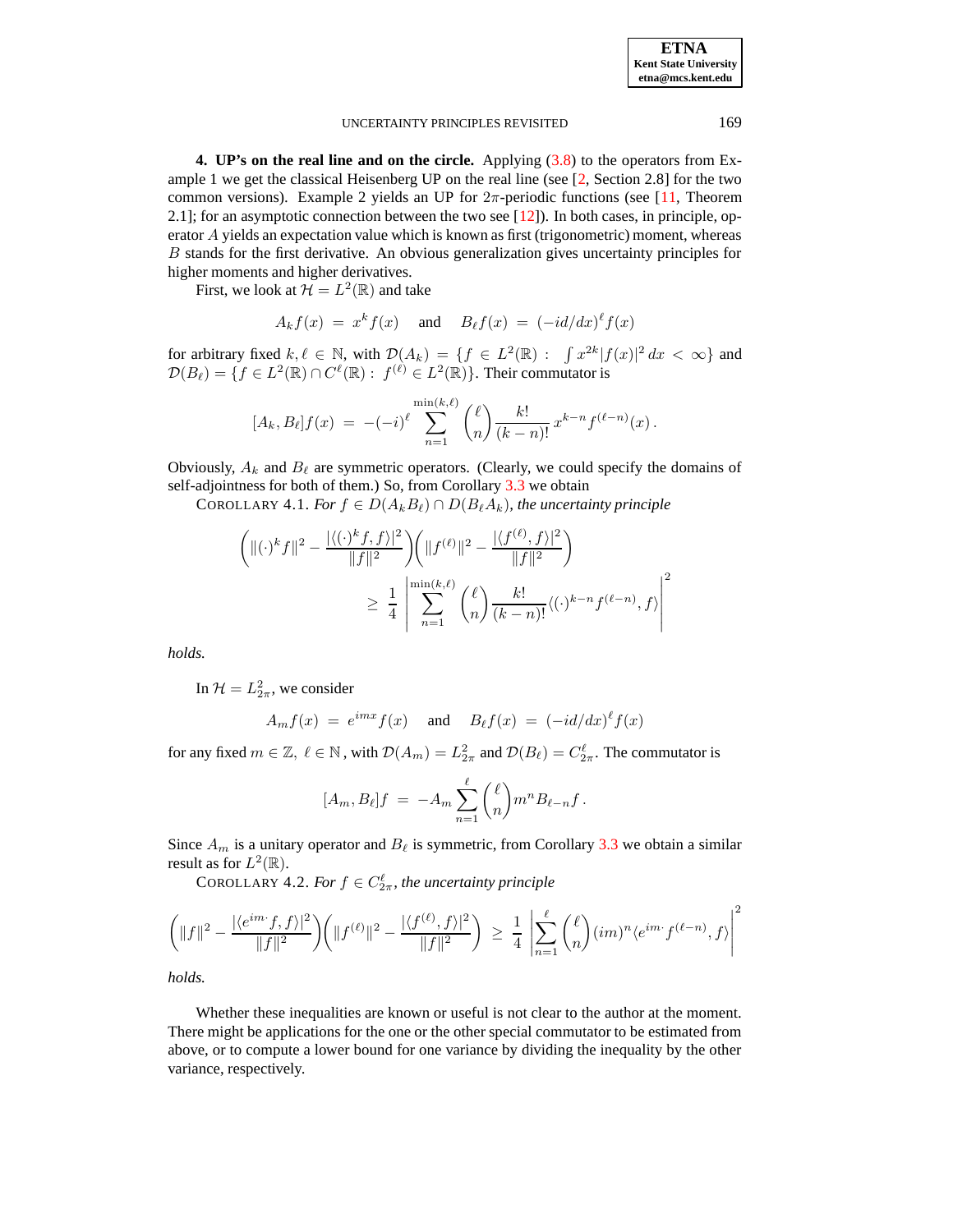<span id="page-5-0"></span>**5. UP's on the interval.** For ultraspherical expansions, an UP has been proved by Rösler and Voit in  $[14]$  making use of the Dunkl operator as the angular momentum operator. Here we give a more general UP for a whole class of "position" operators. Furthermore, we obtain a similar UP for the Laplace operator. The question of which operators can be considered as the "natural" position and momentum operators on the interval is not answered, yet.

We consider the weighted Hilbert space  $\mathcal{H} = L^2([0, \pi], \omega_\alpha)$ , for fixed  $\alpha \geq -1/2$ , with probability measure

$$
d\omega_{\alpha}(t) = c_{\alpha} (\sin t)^{2\alpha+1} dt, \qquad c_{\alpha} = \frac{\Gamma(2\alpha+2)}{\Gamma(\alpha+1)^{2}2^{2\alpha+1}}.
$$

The polynomials orthogonal with respect to this measure are the ultraspherical (or Gegenbauer) polynomials

$$
p_n^{(\alpha)}(t) := {}_2F_1(-n, n + 2\alpha + 1; \alpha + 1; \sin^2 \frac{t}{2}) = P_n^{\alpha, \alpha}(\cos t) \qquad (n \in \mathbb{N}_0).
$$

In order to define appropriate operators  $A, B$  in  $H$ , no general theory seems to be available, at present. In the Heisenberg UP, operator  $B$  was a differential operator of first kind being a root of the Laplace operator, at the same time. Ultraspherical polynomials are solutions of the differential equations  $L_{\alpha}p_n^{(\alpha)} = n(n + 2\alpha + 1)p_n^{(\alpha)}$ , for  $n \in \mathbb{N}_0$ , where the *Laplace operator* is defined as

$$
L_{\alpha}f(t) = -\left(f''(t) + (2\alpha + 1)\frac{\cos t}{\sin t}f'(t)\right)
$$

with domain  $\mathcal{D}(L_{\alpha}) = \{f \in C^2[0,\pi]: f'(0) = f'(\pi) = 0\}$ . A root (in a generalized meaning) is given in [\[14\]](#page-12-4) by the corresponding *Dunkl operator*

$$
(T_{\alpha}f)(t) := f'(t) + \left(\alpha + \frac{1}{2}\right) \frac{\cos t}{\sin t} (f(t) - f(-t))
$$

with domain  $\mathcal{D}(T_\alpha) = \{f \in AC[-\pi, \pi] : f' \in L^2[-\pi, \pi], f(-\pi) = f(\pi)\}\.$  Then,  $iT_\alpha$  is symmetric (see [\[14,](#page-12-4) Lemma 3.1]). This differential-difference operator requires the extension of the original interval to  $[-\pi, \pi]$ . As in [\[14\]](#page-12-4), we define the probability measure

$$
d\tilde{\omega}_{\alpha}(t) = \frac{c_{\alpha}}{2} |\sin t|^{2\alpha+1} dt
$$

as well as the even extension and the restriction operators

$$
e: L^2([0, \pi], \omega_\alpha) \to L^2([-\pi, \pi], \tilde{\omega}_\alpha), \qquad e(f)(t) := f(|t|),
$$
  

$$
r: L^2([-\pi, \pi], \tilde{\omega}_\alpha) \to L^2([0, \pi], \omega_\alpha), \qquad f \mapsto f|_{[0, \pi]},
$$

which are isometric isomorphisms between  $L^2([0, \pi], \omega_\alpha)$  and  $L^2_e([-\pi, \pi], \tilde{\omega}_\alpha)$  being the subspace of even functions. Then, the Dunkl and the Laplace operators are related by

$$
L_{\alpha}f = -r(T_{\alpha}^2(e(f))) \quad \text{for } f \in \mathcal{D}(L_{\alpha}).
$$

**5.1. UP's for the Dunkl operator.** We will work in  $\mathcal{H}' = L^2([-\pi,\pi], \tilde{\omega}_\alpha)$  for a moment and require  $f \in \mathcal{H}'$  to be even. Let  $h \in AC[-\pi, \pi]$  be fixed, and define the operators  $A, B: \mathcal{H}' \rightarrow \mathcal{H}'$ ,

$$
Af = hf, \qquad Bf = -iT_{\alpha}f.
$$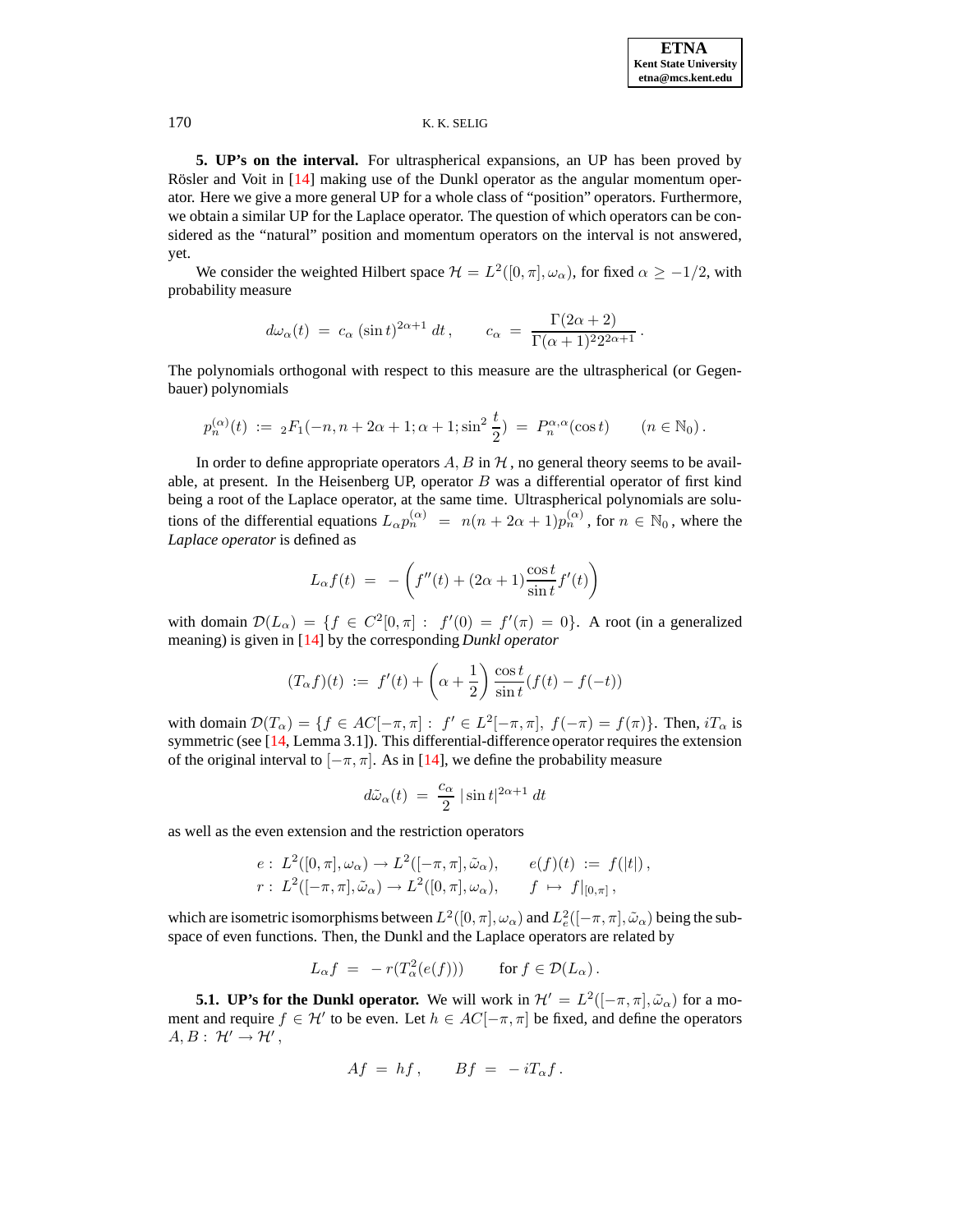Their commutator turns out to be

$$
[A, B]f(t) = i\left(h'(t)f(t) + \left(\alpha + \frac{1}{2}\right)\frac{\cos t}{\sin t}(h(t) - h(-t))f(-t)\right).
$$

So, for  $g \in L^2_e([-\pi, \pi], \tilde{\omega}_\alpha)$  , we simply have

$$
[A, B]g = ig T_{\alpha}h.
$$

<span id="page-6-0"></span>In order to guarantee  $h \in \mathcal{D}(T_\alpha)$ , we have to require  $h(\pi) = h(-\pi)$ , and then it holds that  $\mathcal{D}(AB) = \mathcal{D}(BA) = \mathcal{D}(T_{\alpha})$ . Clearly, A is a normal operator (allowing complex-valued "positioning" functions h) and B is symmetric. Due to  $(3.8)$  for these operators an UP follows easily.

**THEOREM 5.1.** Let  $\alpha \geq -1/2$  . In  $\mathcal{H}' = L^2([-\pi,\pi],\tilde{\omega}_{\alpha})$ , we have

<span id="page-6-3"></span>(5.1) 
$$
\left( \|hf\|^2 - \frac{|\langle hf, f \rangle|^2}{\|f\|^2} \right)^{1/2} \|f'\| \geq \frac{1}{2} |\langle fT_{\alpha}h, f \rangle|,
$$

*for all*  $f, h \in \mathcal{D}(T_\alpha)$ *, f even.* 

*Proof*. For even  $f \in \mathcal{D}(T_\alpha)$ , we have that  $T_\alpha f = f'$  is odd. Hence  $\langle Bf, f \rangle = 0$  and  $\sigma_B(f) = ||f'||$ . Then the assertion follows from [\(3.8\)](#page-3-1). 口

Let us consider special cases for  $h \in \mathcal{D}(T_\alpha)$ . If h is even, then the expectation value can be reduced to  $\langle hf, f\rangle \ = \ \langle r(hf), r(f)\rangle_{\omega_\alpha}$  , but

$$
\langle [A,B]f,f\rangle\ =\ i\langle fT_{\alpha}h,f\rangle\ =\ i\langle h'f,f\rangle\ =\ 0\,,
$$

and so the inequality becomes trivial. For odd h, we have  $\langle hf, f \rangle = 0$ . In general, h =  $h_e + h_o$ , where  $h_e$  is the even and  $h_o$  the odd part of h, respectively, and (omitting r when restricting the integration to  $[0, \pi]$ , for simplicity)

<span id="page-6-2"></span>(5.2) 
$$
\langle hf, f \rangle = \langle h_e f, f \rangle = \langle h_e f, f \rangle_{\omega_\alpha},
$$

(5.3) 
$$
\langle f T_{\alpha} h, f \rangle = \langle f T_{\alpha} h_o, f \rangle = \langle f T_{\alpha} h_o, f \rangle_{\omega_{\alpha}}.
$$

Now, let us look at the result by Rösler and Voit. They defined the generalized mean

$$
\tau_\alpha(f) \; := \; \int_0^\pi \cos t \; |f(t)|^2 \; d\omega_\alpha(t)
$$

<span id="page-6-1"></span>and proved the following

THEOREM 5.2. *(*[\[14,](#page-12-4) Theorem 2.2]*) Let*  $\alpha \ge -1/2$  *and*  $f \in L^2([0, \pi], \omega_\alpha)$  *with*  $||f|| =$ 1*. Then*

$$
(1-|\tau_{\alpha}(f)|^2)\langle L_{\alpha}f, f\rangle_{\omega_{\alpha}} \geq |\tau_{\alpha}(f)|^2 \; (\alpha+1)^2 \,,
$$

*where the constant*  $(\alpha + 1)^2$  *is optimal.* 

In fact, we need  $f \in \mathcal{D}(L_{\alpha})$ . Then, this theorem is a special case of Theorem [5.1](#page-6-0) for  $h(t) =$  $e^{it}$  which yields

$$
||he(f)|| = ||e(f)|| = ||f||_{\omega_{\alpha}} = 1,
$$
  
\n
$$
\langle he(f), e(f) \rangle = \langle (\cos \cdot) e(f), e(f) \rangle = \tau_{\alpha}(f),
$$
  
\n
$$
\langle e(f)T_{\alpha}h, e(f) \rangle = 2(\alpha + 1)\langle (\cos \cdot) e(f), e(f) \rangle = 2(\alpha + 1)\tau_{\alpha}(f).
$$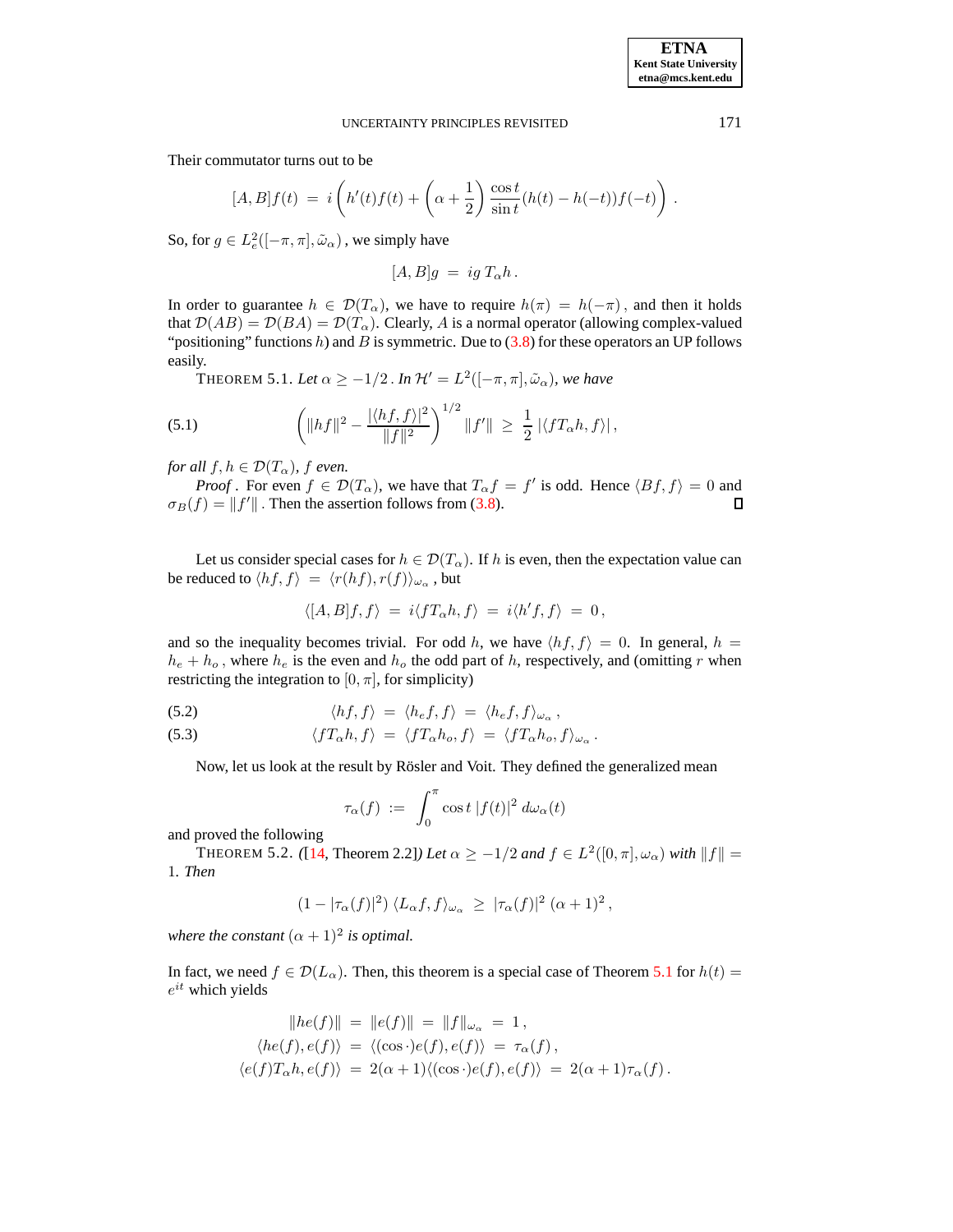Moreover, since

$$
T_{\alpha}^{2}g(t) = g''(t) + (2\alpha + 1)\frac{\cos t}{\sin t}g'(t) \qquad (g \in \mathcal{D}(T_{\alpha}^{2}))
$$

is even, for even g, and since  $iT_{\alpha}$  is symmetric we have, for  $f \in \mathcal{D}(L_{\alpha})$ ,

$$
\langle L_{\alpha}f, f \rangle_{\omega_{\alpha}} = \langle (iT_{\alpha})^2 e(f), e(f) \rangle_{\tilde{\omega}_{\alpha}} = ||T_{\alpha}e(f)||_{\tilde{\omega}_{\alpha}}^2 = ||f'||_{\omega_{\alpha}}^2.
$$

If we use  $h(t) = \sin t$  instead, then Theorem [5.1](#page-6-0) yields

COROLLARY 5.3. Let  $\alpha \ge -1/2$  and  $f \in \mathcal{D}(L_{\alpha})$ . Then

$$
\|(\sin \cdot)f\|_{\omega_{\alpha}}^2 \langle L_{\alpha}f, f\rangle_{\omega_{\alpha}} \geq (\alpha+1)^2 \tau_{\alpha}^2(f),
$$

*and*

$$
\|(\sin \cdot)f\|_{\omega_{\alpha}}\|f'\|_{\omega_{\alpha}} \geq (\alpha+1)\tau_{\alpha}(f),
$$

*the latter being valid also for*  $f \in AC([0, \pi])$ .

For real-valued functions f, these inequalities are sharper than the one in Theorem [5.2](#page-6-1) due to

$$
(1 - |\tau_{\alpha}(f)|^2) \|f\|^2 = \| (e^{i \cdot} - \tau_{\alpha}(f))f\|^2 = \| (\cos \cdot - \tau_{\alpha}(f))f\|^2 + \| (\sin \cdot)f\|^2.
$$

But in general, this is just another example of uncertainty principles in  $L^2([0, \pi], \omega_\alpha)$ .

Two other similar UP's in view of higher moments (cp. Section [4\)](#page-4-0) follow from Theorem [5.1](#page-6-0) taking  $h(t) = \sin 2t$  and  $h(t) = e^{2it}$ , respectively. Among other interpretations they provide further lower bounds for  $||f'||_{\omega_{\alpha}}$ .

COROLLARY 5.4. *Let*  $\alpha \ge -1/2$  *and*  $f \in AC([0, \pi])$ . *Then* 

$$
\|(\sin 2\cdot)f\|_{\omega_\alpha}\,\|f'\|_{\omega_\alpha} \ \geq \ \tfrac12 |\langle f T_\alpha(\sin 2\cdot), f\rangle_{\omega_\alpha}|
$$

*and*

$$
\left(\|f\|_{\omega_{\alpha}}^2 - \langle (\cos 2\cdot)f, f \rangle_{\omega_{\alpha}}^2 / \|f\|_{\omega_{\alpha}}^2 \right)^{1/2} \|f'\|_{\omega_{\alpha}}^2 \ge \frac{1}{2} |\langle fT_{\alpha}(\sin 2\cdot), f \rangle_{\omega_{\alpha}}|
$$

*with*

$$
\begin{aligned} |\langle f T_{\alpha}(\sin 2 \cdot), f \rangle_{\omega_{\alpha}}| &= |4(\alpha + 1)| |(\cos \cdot) f||_{\omega_{\alpha}}^2 - 2 ||(\sin \cdot) f||_{\omega_{\alpha}}^2| \\ &= |(2\alpha + 1)| |f||_{\omega_{\alpha}}^2 + (2\alpha + 3) \langle (\cos 2 \cdot) f, f \rangle_{\omega_{\alpha}}|. \end{aligned}
$$

*Proof*. Due to [\(5.3\)](#page-6-2), for both  $h(t) = \sin 2t = 2 \sin t \cos t$  and  $h(t) = e^{2it}$ , we have on the right-hand side of  $(5.1)$ 

$$
|\langle e(f)T_{\alpha}h, e(f)\rangle| = |4(\alpha+1)\langle (\cos\cdot)^2 f, f\rangle_{\omega_{\alpha}} - 2\langle (\sin\cdot)^2 f, f\rangle_{\omega_{\alpha}}|
$$

from which the two forms in the assertion can be easily deduced. The rest follows from [\(5.2\)](#page-6-2) and Theorem [5.1.](#page-6-0) $\Box$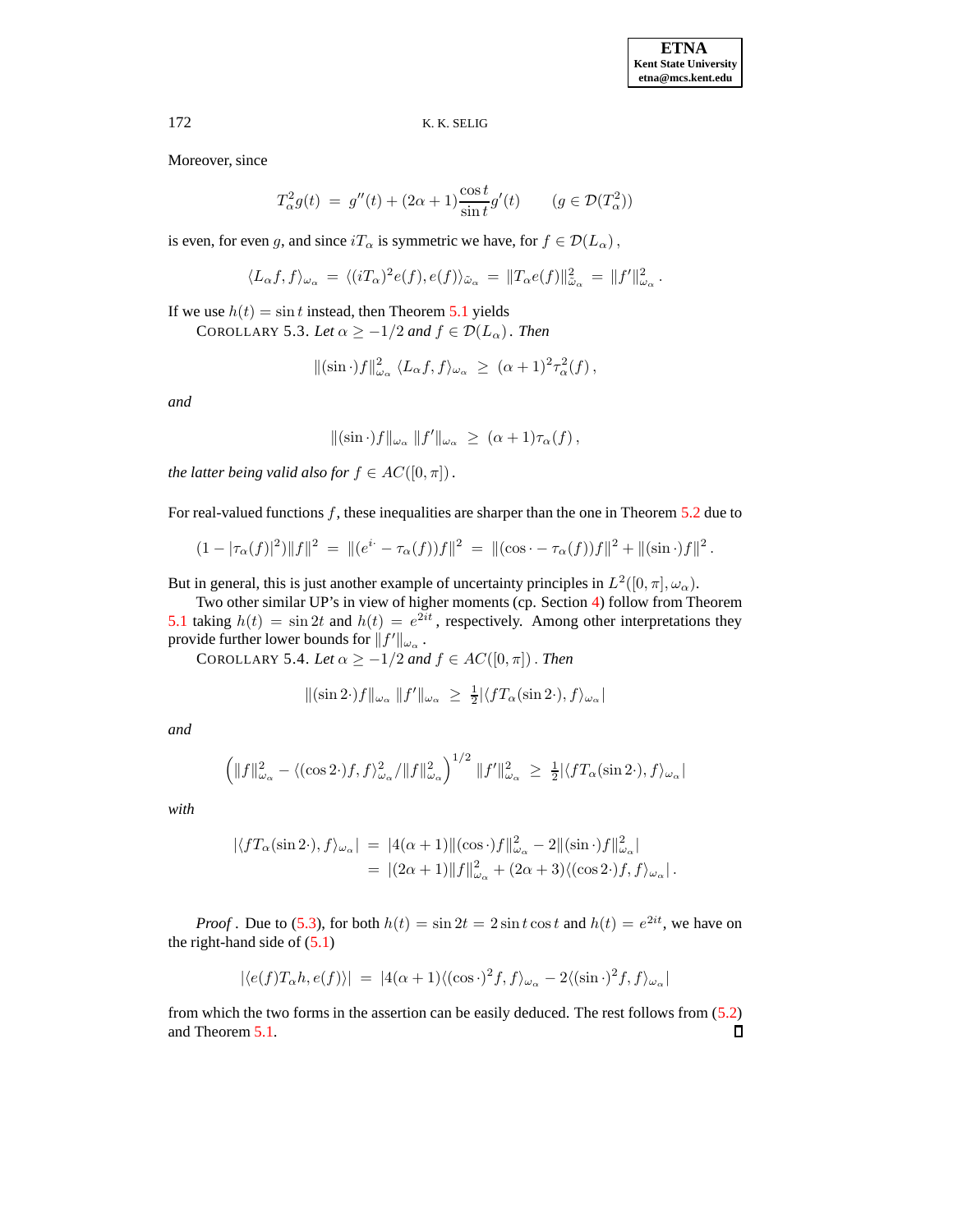| <b>ETNA</b>                  |
|------------------------------|
| <b>Kent State University</b> |
| etna@mcs.kent.edu            |

Last but not least, let us look at B as an operator in  $\mathcal{H} = L^2([0, \pi], \omega_\alpha)$  itself. When dealing with even functions  $f \in \mathcal{D}(T_\alpha)$ , we had  $T_\alpha f = f'$ . Hence, let  $Bf = if'$ . For  $f, g \in \mathcal{D}(B) = \{f \in C^1[0, \pi]: f(0) = f(\pi) = 0\}$ , integration by parts gives us

$$
\langle Bf, g \rangle = i \int_0^{\pi} f'(t) \overline{g(t)} d\omega_{\alpha}(t)
$$
  
=  $-i \int_0^{\pi} f(t) (\overline{g'(t)} + (2\alpha + 1) \frac{\cos t}{\sin t} \overline{g(t)}) d\omega_{\alpha}(t),$ 

and so the adjoint is  $B^* f(t) = i(f'(t) + (2\alpha + 1) \frac{\cos t}{\sin t} f(t))$ . Thus, except for  $\alpha = -1/2$ , operator B is not normal since  $(BB^* - B^*B)f = (2\alpha + 1)f(t)/\sin^2 t$ . Hence, we cannot directly gain our results for the first derivative in  $H$  without the "detour" via  $H'$ .

**5.2. UP's for the Laplace operator.** In view of higher derivatives as in Section [4,](#page-4-0) we want to consider the Laplace operator  $L_{\alpha}$  in  $\mathcal{H} = L^2([0, \pi], \omega_{\alpha})$ . Let

$$
Af = hf, \qquad Bf = L_{\alpha}f,
$$

where  $h \in \mathcal{D}(L_{\alpha}) = \{f \in C^2[0,\pi]: f'(0) = f'(\pi) = 0\}$  is fixed. The commutator is in this case

$$
[A,B]f = hL_{\alpha}f - L_{\alpha}(hf) = 2f'h' - fL_{\alpha}h.
$$

Again, Corollary [3.3](#page-3-5) provides an uncertainty principle for these operators.

**THEOREM 5.5.** Let  $\alpha \geq -1/2$  . In  $\mathcal{H} = L^2([0,\pi],\omega_\alpha)$ , we have

$$
\left(\|hf\|^2 - \frac{|\langle hf, f\rangle|^2}{\|f\|^2}\right) \left(\|L_\alpha f\|^2 - \frac{|\langle L_\alpha f, f\rangle|^2}{\|f\|^2}\right) \geq \frac{1}{4} \left|\langle 2f'h' - fL_\alpha h, f\rangle\right|^2,
$$

*for all*  $f, h \in \mathcal{D}(L_{\alpha})$ .

*Proof* . Since A is normal and B is symmetric, we can apply  $(3.8)$  to the operators A, B defined above. П

This choice of the operators is questionable. Let us look at the following example. For real-valued f and  $h(t) = e^{ikt}$  or  $h(t) = p_n^{\alpha}(t)$ ,  $k \in \mathbb{Z}$ ,  $n \in \mathbb{N}_0$ , the right-hand side vanishes, i.e.,

$$
\langle 2f'h'-fL_{\alpha}h,f\rangle = 0,
$$

with the exception  $\langle 2ike^{ik} \cdot f' - fL_{-1/2}e^{ik} \cdot, f \rangle = ik \big( (-1)^k f^2(\pi) - f^2(0) \big) / \pi$ . So, for these operators A and real-valued functions the UP's above become trivial.

<span id="page-8-0"></span>**6. UP's on the sphere.** We consider the unit sphere  $\mathbb{S}^2 \subset \mathbb{R}^3$  and the Hilbert space  $\mathcal{H} = L^2(\mathbb{S}^2)$ . In [\[10\]](#page-12-6), Narcowich and Ward gave an UP on the sphere using the multiplication with the surface variable  $\eta \in \mathbb{S}^2$  as position operator and the *angular momentum operator*  $\Omega = -iL^* = -i\eta \times \nabla^*$  as momentum operator where  $\nabla^*$  denotes the *surface gradient* and L ? the *surface curl gradient*. Note that both are roots of the *Laplace-Beltrami operator* ∆? *of the unit sphere* in the sense that

$$
\Delta^\star\ =\ L^\star L^\star\ =\ \nabla^\star\nabla^\star
$$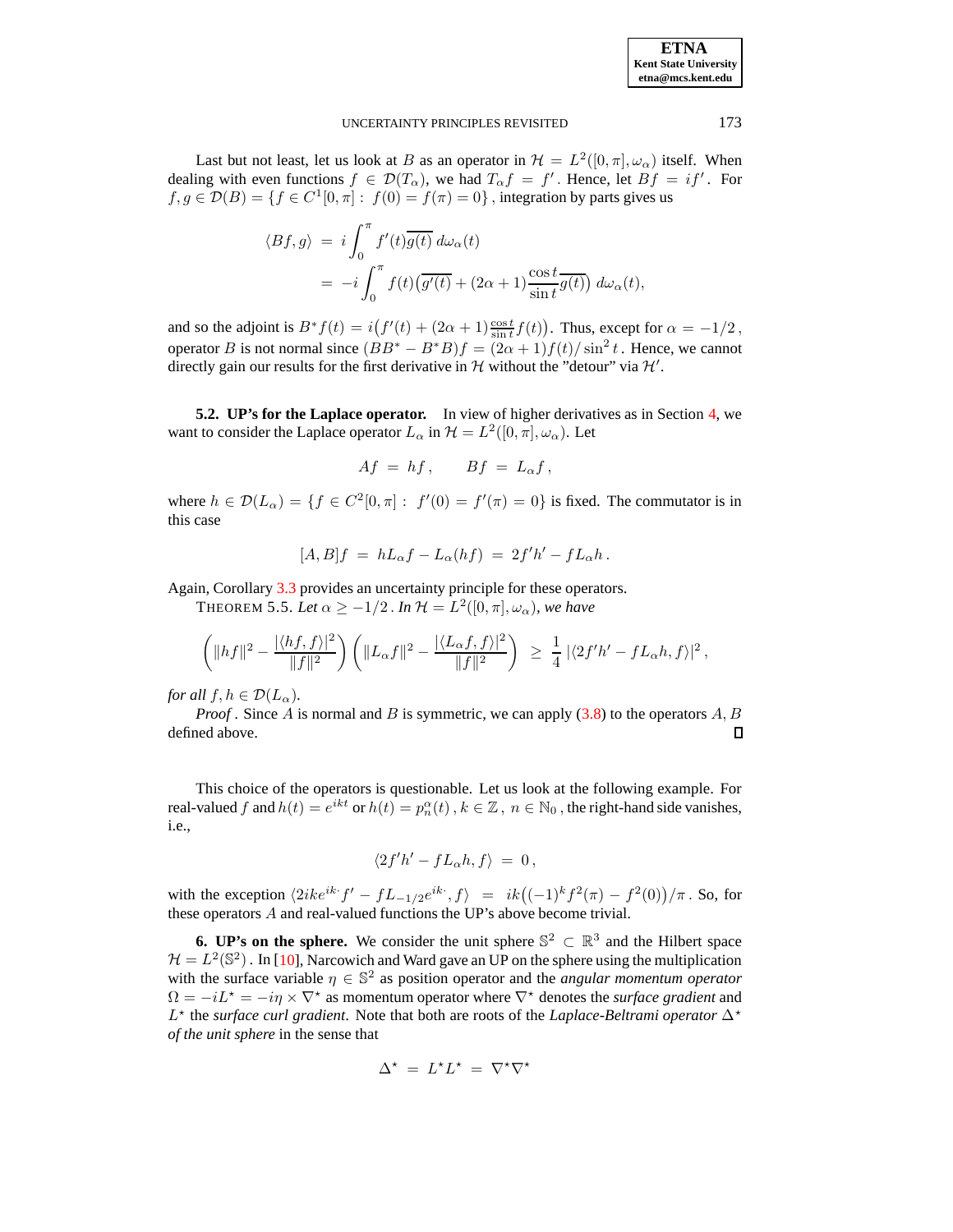which is the tangential part of the *Laplace operator* in  $\mathbb{R}^3$ 

<span id="page-9-2"></span>
$$
\Delta = \frac{\partial^2}{\partial \eta_1^2} + \frac{\partial^2}{\partial \eta_2^2} + \frac{\partial^2}{\partial \eta_3^2} = \frac{\partial^2}{\partial r^2} + \frac{2}{r} \frac{\partial}{\partial r} + \frac{1}{r^2} \Delta^*.
$$

See [\[6\]](#page-12-12) for more details. Let  $\|\cdot\|_{\mathbb{R}^3}$  denote the Euclidean norm in  $\mathbb{R}^3$ .

THEOREM 6.1. *(*[\[10,](#page-12-6) Theorem 5.1]*) If*  $f(\eta)$  *is a twice-continuously differentiable complexvalued function on* S 2 *, and if*

$$
\int_{\mathbb{S}^2} |f(\eta)|^2 d\omega(\eta) = 1,
$$
  

$$
\tau_f := \int_{\mathbb{S}^2} \eta |f(\eta)|^2 d\omega(\eta),
$$
  
and 
$$
\omega_f := \int_{\mathbb{S}^2} \overline{f(\eta)} \Omega f(\eta) d\omega(\eta),
$$

*then*

<span id="page-9-1"></span>(6.1) 
$$
\|\tau_f\|_{\mathbb{R}^3}^2 \leq (1 - \|\tau_f\|_{\mathbb{R}^3}^2) \text{var}_{\Omega}(f),
$$

*where*

$$
\text{var}_{\Omega}(f) \; := \; \int_{\mathbb{S}^2} \|(\Omega - \boldsymbol{\omega}_f) f(\eta)\|_{\mathbb{R}^3}^2 \, d\omega(\eta) \, .
$$

For real-valued functions, another proof can be found in [\[5,](#page-12-13) Theorem 1.3.1].

If we set

<span id="page-9-0"></span>(6.2) 
$$
Af(\eta) = \eta f(\eta), \qquad Bf(\eta) = -iL^*f(\eta) = -i(\eta \times \nabla^*)f(\eta),
$$

with  $D(A) = H$  and  $D(B) = \{f \in AC(\mathbb{S}^2) : \nabla^{\star} f \in H \otimes H \otimes H\}$ , we notice that  $A, B$ are vector-valued operators which do not fit in our scheme in Section [3.](#page-2-0) In particular, the commutator is not easily definable. It will have to be studied because it does not suffice to consider the single operator components  $A_k, B_\ell : \mathcal{H} \to \mathcal{H}$ , for  $k, \ell = 1, 2, 3$ , as we will see in the sequel.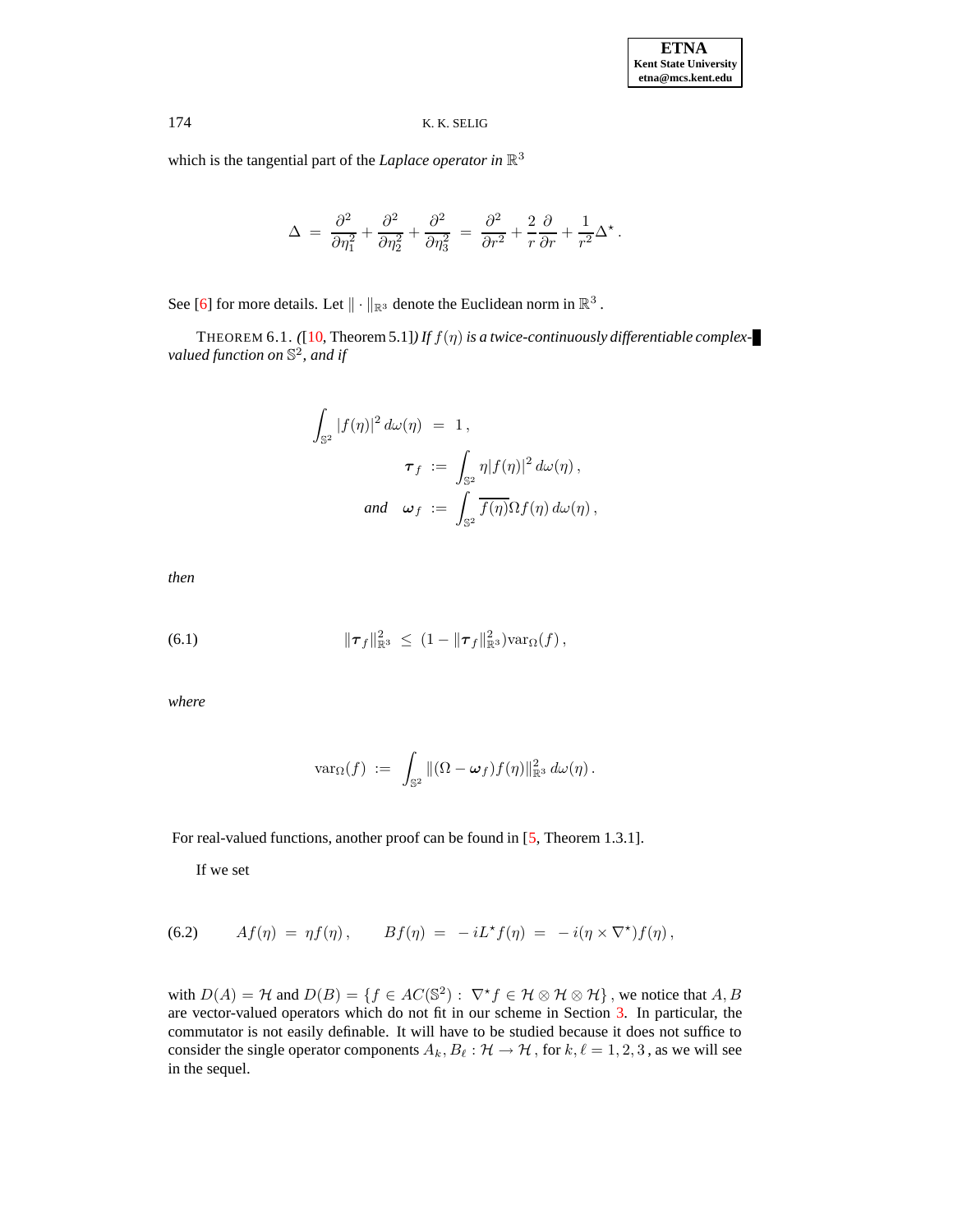We define the (normalized) *expectation vector* of any vector-valued operator B by

$$
\boldsymbol{\tau}_B(f) \; := \; \frac{1}{\|f\|^2} \int_{\mathbb{S}^2} \overline{f(\eta)} Bf(\eta) \, d\omega(\eta) \, .
$$

Then, the *variance* of such a vector-valued operator can be written, for any  $f \in \mathcal{D}(B)$ , as

<span id="page-10-0"></span>(6.3)  

$$
\begin{aligned}\n\text{var}_B(f) &:= \int_{\mathbb{S}^2} \|(B - \tau_B(f))f(\eta)\|_{\mathbb{R}^3}^2 \, d\omega(\eta) \\
&= \sum_{\ell=1}^3 \|(B_\ell - \tau_{B_\ell}(f))f\|^2 = \sum_{\ell=1}^3 \sigma_{B_\ell}^2(f) \\
&= \sum_{\ell=1}^3 \|B_\ell f\|^2 - \|f\|^2 \|\tau_B(f)\|_{\mathbb{R}^3}^2.\n\end{aligned}
$$

Furthermore, for our choice of  $A$  in  $(6.2)$  we have

$$
\sum_{k=1}^3 \|A_k f\|^2 = \sum_{k=1}^3 \int_{\mathbb{S}^2} |\eta_k|^2 |f(\eta)|^2 d\omega(\eta) = \int_{\mathbb{S}^2} \|\eta\|_{\mathbb{R}^3}^2 |f(\eta)|^2 d\omega(\eta) = \|f\|^2,
$$

and hence,

<span id="page-10-1"></span>
$$
\text{var}_A(f) = ||f||^2 (1 - ||\boldsymbol{\tau}_A(f)||_{\mathbb{R}^3}^2).
$$

We can easily prove the following:

THEOREM 6.2. *If* A, B *are vector-valued operators with symmetric or normal components*  $A_k$ ,  $B_\ell$  *acting in a Hilbert space*  $H$ , *then* 

$$
\operatorname{var}_A(f) \operatorname{var}_B(f) \ge \frac{1}{4} \sum_{k,\ell} |\langle [A_k, B_\ell]f, f \rangle|^2,
$$
  

$$
\sum_k \sigma_{A_k}(f) \sum_{\ell} \sigma_{B_\ell}(f) \ge \frac{1}{2} \sum_{k,\ell} |\langle [A_k, B_\ell]f, f \rangle|,
$$

*for all*  $f \in (\bigcap_{k,\ell} \mathcal{D}(A_kB_\ell)) \cap (\bigcap_{k,\ell} \mathcal{D}(B_\ell A_k)).$ 

*Proof*. Apply [\(3.8\)](#page-3-1) to each summand of the right-hand side, and then, in the first inequality, use [\(6.3\)](#page-10-0).  $\Box$ 

Our operators  $A$  and  $B$  defined in  $(6.2)$  obviously have symmetric components. We compute

$$
[A_1, B] = \begin{pmatrix} 0 \\ \eta_3 \\ -\eta_2 \end{pmatrix}, \quad [A_2, B] = \begin{pmatrix} -\eta_3 \\ 0 \\ \eta_1 \end{pmatrix}, \quad [A_3, B] = \begin{pmatrix} \eta_2 \\ -\eta_1 \\ 0 \end{pmatrix}.
$$

This yields

$$
\sum_{k,\ell=1}^3 |\langle [A_k, B_\ell]f, f \rangle| = 2 \sum_{k=1}^3 |\langle A_k f, f \rangle| = 2 ||f||^2 \sum_{k=1}^3 |\tau_{A_k}(f)|,
$$
  

$$
\sum_{k,\ell=1}^3 |\langle [A_k, B_\ell]f, f \rangle|^2 = 2 \sum_{k=1}^3 |\langle A_k f, f \rangle|^2 = 2 ||f||^4 ||\tau_A(f)||_{\mathbb{R}^3}^2.
$$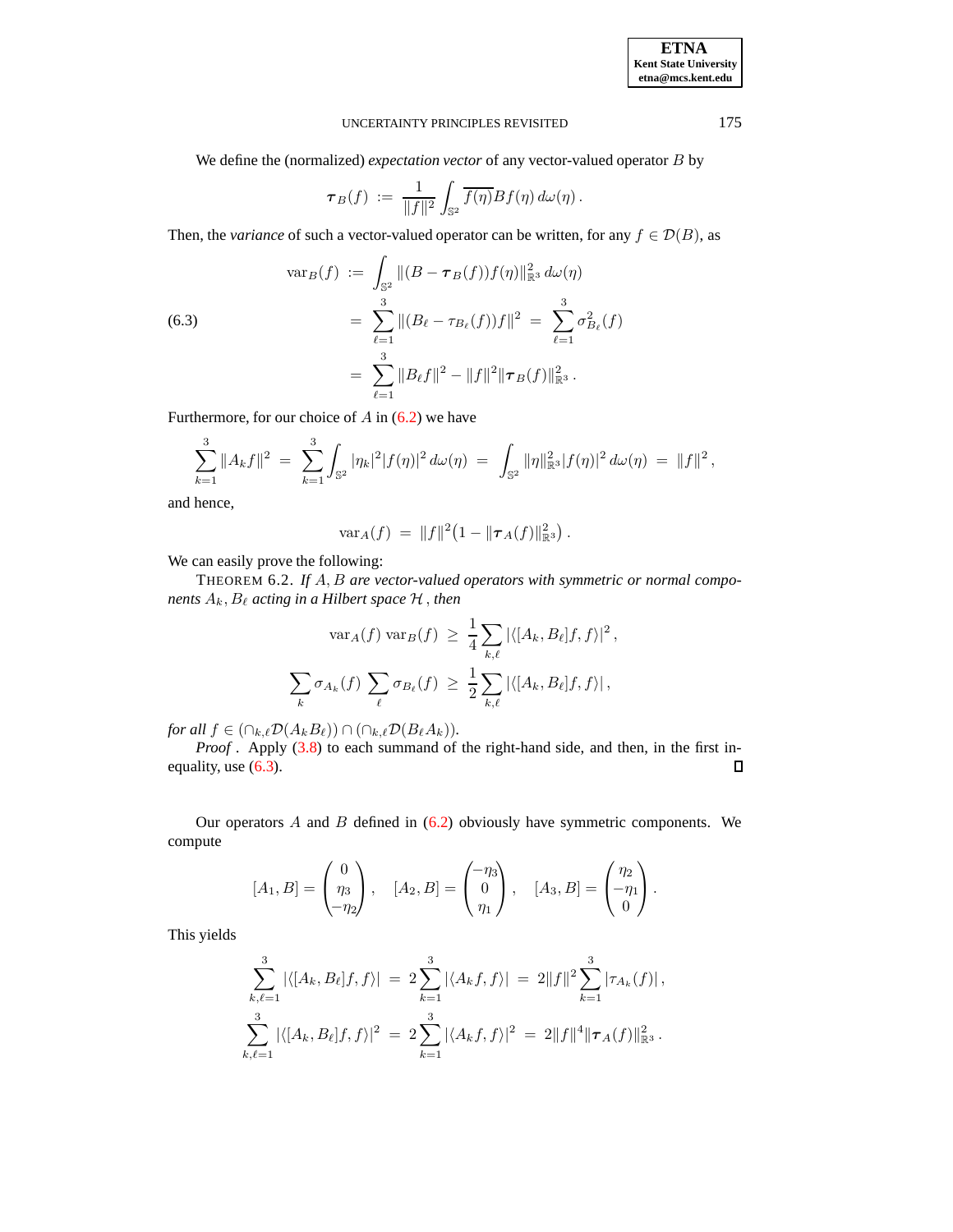Hence, from Theorem [6.2,](#page-10-1) we obtain in this case

<span id="page-11-1"></span> $(6.4) \text{var}_A(f) \text{ var}_B(f) = ||f||^2 (1 - ||\boldsymbol{\tau}_A(f)||_{\mathbb{R}^3}^2) \text{ var}_B(f) \ge \frac{1}{2} ||f||^4 ||\boldsymbol{\tau}_A(f)||_{\mathbb{R}^3}^2$ 

where the constant in the lower bound is only half of the constant in  $(6.1)$ . The second inequality of Theorem [6.2](#page-10-1) gives us another inequality, now for uncertainties instead of variances. Here, as in  $(6.1)$ , the constant should be optimal.

COROLLARY 6.3. *The operators* A, B *defined in* [\(6.2\)](#page-9-0) *satisfy*

<span id="page-11-2"></span>
$$
\sum_{k} \sigma_{A_k}(f) \sum_{\ell} \sigma_{B_{\ell}}(f) \geq ||f||^2 \sum_{k=1}^3 |\tau_{A_k}(f)|,
$$

*for all*  $f \in D(B)$ *.* 

Note that  $\tau_A(f)$  is the center of mass of the density  $|f|^2/||f||^2$  distributed around the sphere and, hence, is located in the unit ball. So, there are a lot of functions f with  $\tau_A(f) = 0$ for which the inequalities above become trivial. The second problem is that, for real-valued f,

$$
\boldsymbol{\tau}_B(f) ~=~ -i\int_{\mathbb{S}^2} f(\eta) L^{\star} f(\eta) \, d\omega(\eta) ~=~ 0,
$$

which raises interpretation problems in terms of frequency localization on the sphere (mentioned in [\[7\]](#page-12-5)).

Alternatively, we propose to consider

<span id="page-11-0"></span>(6.5) 
$$
Af(\eta) = \eta f(\eta), \qquad Bf(\eta) = -i\nabla^{\star} f(\eta)
$$

the components of which are also symmetric and have commutators

$$
[A_k, B_\ell]f = if \delta_{k,\ell}.
$$

From Theorem [6.2](#page-10-1) we conclude

<span id="page-11-3"></span>COROLLARY 6.4. *For* A, B *defined in* [\(6.5\)](#page-11-0)*, we have*

$$
\text{var}_A(f) \text{ var}_B(f) \ \geq \ \frac{3}{4} \|f\|^4
$$

*and*

$$
\sum_{k} \sigma_{A_k}(f) \sum_{\ell} \sigma_{B_{\ell}}(f) \geq \frac{3}{2} ||f||^2,
$$

*for all*  $f \in D(B)$ *.* 

These inequalities using  $\nabla^*$  are obviously nontrivial, and their right-hand sides remember us of the Heisenberg UP. The author suggests studying  $\nabla^*$  as operator for frequency analysis. From the discrepancy between  $(6.1)$  and  $(6.4)$ , we can guess that it should be possible to prove that  $var_A(f)$   $var_{\bar{v} \times f}(f) \geq \frac{9}{4} ||f||^4$ , and that probably this bound is sharp. An appropriate generalization of the UP's for vector-valued operators will likely resolve this issue.